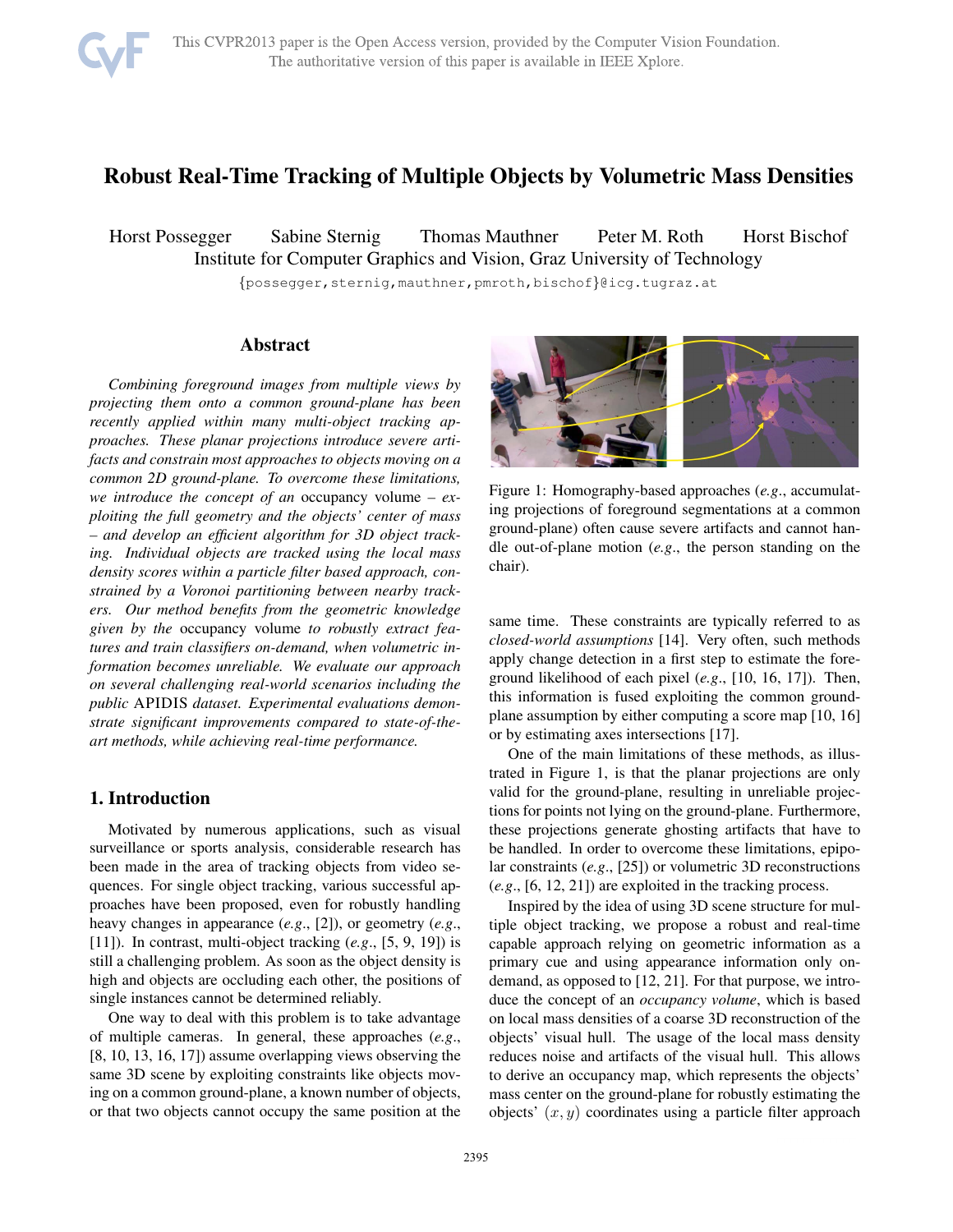

Figure 2: We reconstruct the visual hull from foreground segmentations of input images (a,b), which allows for computing the occupancy volume visualized in (c), where bright colors indicate high local mass densities. The occupancy volume allows for deriving an occupancy map (d) used for robust tracking using particle filtering in combination with Voronoi partitioning.

in combination with Voronoi partitioning. The corresponding  $z$  coordinate is then determined using the occupancy volume in a subsequent step. Therefore, in contrast to existing approaches, we are not limited to objects moving on a common ground-plane, which allows for robust tracking of complex scenes, *e.g*., people stepping on ladders, jumping, etc. Additionally, we exploit the 3D scene structure in combination with the tracking results to on-line collect samples for each individual object. This appearance information can be used to resolve collisions by training discriminative appearance models on-demand.

# 2. Volumetric Tracking

Tracking algorithms which project 2D image information onto a common ground-plane suffer from ghosting artifacts introduced from the planar projections as shown in Figure 1. To overcome this problem, in the following, we propose a novel multiple camera, multiple object tracking approach exploiting 3D geometric information, which is illustrated in Figure 2.

As a first step, we generate an occupancy volume (see Figure 2c) based on the local mass densities of the 3D visual hull reconstruction (see Figure 2b), which will be introduced and discussed more detailed in Section 2.1. From these occupancy volumes we then estimate occupancy maps (see Figure 2d) and perform the actual tracking step, which is split into two parts to significantly reduce the computational complexity. First, we estimate the targets' coordinates within the Cartesian plane, followed by the estimation of the corresponding  $z$  coordinates. Therefore, we refer to this as  $(2+1)D$  tracking, which allows for an efficient approximation of an otherwise computationally expensive search within the 3D hypotheses space. By exploiting the 3D occupancy volume, we are able to obtain exact 3D location estimates and furthermore, are not constrained by the common ground-plane assumption. This is described in more detail in Section 2.2. Additionally, as discussed in Section 2.3, we exploit the 3D scene structure to collect samples for learning an appearance model on-demand to resolve ambiguous situations, where a correct assignment solely based on the geometric information cannot be ensured, *e.g*., whenever targets move too close to each other (see Figure 3).

# 2.1. 3D Occupancy Volume

Given the foreground segmentations of each camera view (*e.g*., obtained from standard background subtraction techniques, such as [24]), we reconstruct the visual hull [20]. For that purpose, we adapt Shape from Silhouette [7, 22], to be applicable for reconstructing the visual hulls of objects not visible in all views. Note that Shape from Silhouette is able to handle the constraints imposed by standard multiple camera networks, *i.e*., wide baselines, significantly different viewing angles (opposing camera positions), and a low number of overlapping views.

In order to reconstruct the visual hull, the scene is discretized into a set V of  $x \times y \times z$  voxels. Every voxel  $v_i \in V$ is reprojected into each camera view where the voxel is visible and set to occupied, *i.e.*,  $v_i = 1$ , if it projects into the foreground silhouettes, or carved away (*i.e*., set to background,  $v_i = 0$ ) otherwise. A major advantage of such a voxel-based representation is that it imposes no assumption about the scene planarity, *e.g*., no common ground-plane is assumed, and thus are perfectly suited for tracking scenarios, where the objects of interest exhibit challenging poses, as can bee seen in Figure 2a.

The visual hull reconstruction is sensitive to noise, *i.e*., missing or false positive foreground segmentations cause holes in the volume or ghost artifacts. To overcome this problem, we propose an occupancy volume which incorporates information about the voxel's neighborhood. Thus, we are more robust to noisy reconstructions. The 3D occupancy volume can be derived from the visual hull by computing the local mass density  $m$  for every voxel  $v_i$ , as

$$
m(v_i) = \frac{\sum_{v_j \in N_{v_i}} v_j}{|N_{v_i}|},
$$
\n(1)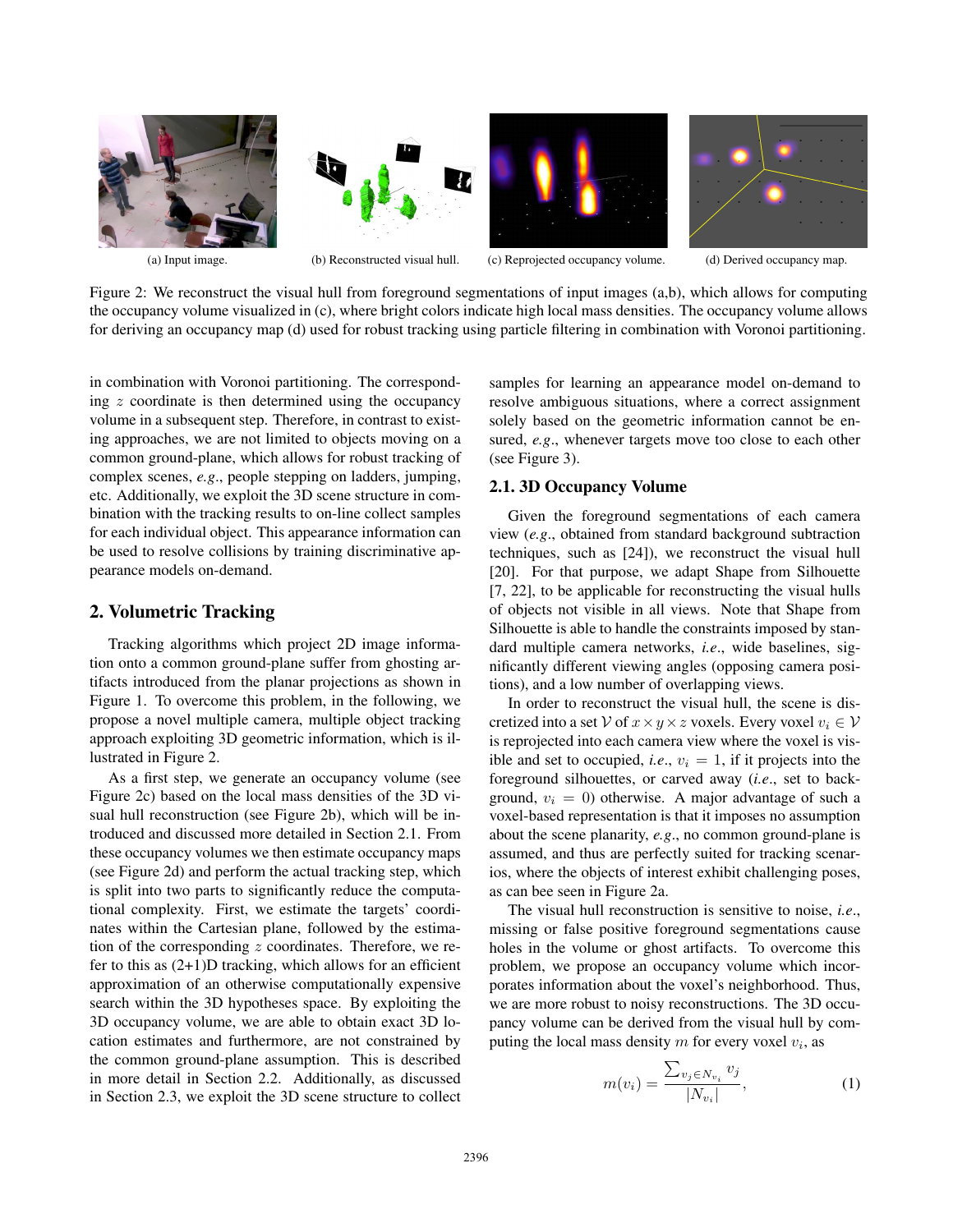where the local neighborhood  $N_{v_i}$  depends on the objects of interest. For example when considering persons, one can observe that people tend to align their torso upright, *e.g*., while standing, walking, and even while crouching. Thus, for the task of tracking humans, we define the neighborhood by a cuboid as

$$
N_{v_i} = \left\{ v_j \mid |v_{j,x} - v_{i,x}| \le r \land |v_{j,y} - v_{i,y}| \le r \right\}
$$

$$
\land |v_{j,z} - v_{i,z}| \le \frac{h}{2} \right\}, (2)
$$

where  $v_{i,x}, v_{i,y}, v_{i,z}$  denote the  $x, y, z$  coordinate of the *i*-th voxel, respectively. By choosing  $h \geq 3r$ , we increase the emphasis on the vertical neighborhood and thus incorporate the upright alignment of the human torso. Furthermore, by defining the neighborhood relationship as an axis-aligned cuboid, we can use efficient integral image representations for computing the mass densities. The mass density defines a likelihood relationship on the position of an object's center, *i.e*., the objects' mass centers correspond to high local density values within the occupancy volume.

Although ghost artifacts may occur during reconstruction of the visual hull, their effects are significantly reduced by computing the local mass densities (*e.g*., see Figure 2c). In general, the mass densities of ghosts vary over time, *i.e*., these masses are unstable and their masses are lower compared to real objects. The lower mass densities in combination with the closed-world assumption that objects enter and leave the scene at known locations (*i.e*., they cannot suddenly appear in the middle of the scene) allow for handling ghost artifacts robustly. See Section 2.4 for more details.

#### 2.2. Tracking using the Occupancy Volume

Now, having estimated the occupancy volume, we derive a top view occupancy map  $M$  by assigning the maximum local mass density value along the z axis for a given  $(x, y)$ coordinate (see Figure 2d). The actual tracking step is then performed using a particle filtering approach [15] on M. We therefore estimate the target state  $\mathbf{x}_t^i = [x, y, v_x, v_y]^\top$ of each object, where  $(x, y)$  is the object's location within the Cartesian plane, and  $(v_x, v_y)$  describes the object's velocity. Given the mass density observations  $z_t$  of the occupancy map, the posterior probability  $p(\mathbf{x}_t^i|\mathbf{z}_t)$  is approximated using a finite set of weighted particles  $\{\hat{\mathbf{x}}_t^i, w_t^i\}$ .

The particle filter sketched so far works well for single instances, however, collisions of multiple objects cannot be handled. In fact, if objects move close to each other, the respective modes at the occupancy map may coalesce into a single blob, once their visual hulls cannot be separated. Thus, collision handling techniques, such as the iterative repulsion scheme [26], are required. However, by exploiting the assumption that multiple objects cannot occupy the same location in space at the same time, inspired by [18], we can use an efficient approach based on Voronoi partitioning of the hypotheses space (see Figure 2d).

Using the current set of N coordinate estimates  $\mathcal{P} =$  ${P_1,\ldots,P_N}, P_i = (x_i,y_i)$ , we partition the occupancy map  $M$  into a set  $C$  of pairwise-disjoint convex regions  $\mathcal{C}_i = \{m \in \mathcal{M} \mid d(m, P_i) \leq d(m, P_j), \forall j \neq i\},\$ where  $d(\cdot)$  is the Euclidean distance function. According to [18], given the current Voronoi partitioning, the objects' states become conditionally independent and the posterior probability conditioned on  $C$  can be formulated as  $p(\mathbf{X}_t|\mathbf{z}_{1:t}, C_t) = \Pi_i p(\mathbf{x}_t^i|\mathbf{z}_{1:t}, C_t)$ , where  $\mathbf{X}_t$  is the concatenation of all objects' states, *i.e*., the joint-state. This implies that given the Voronoi partitioning, each object can be tracked by a single-object tracker restricted to its corresponding partition. In order to restrict a particle filter's state transition to its respective partition, we use a mask function derived from the partitioning. The partitioning is of special importance if a target is fully occluded by other objects, *i.e*., not visible in any camera view. Hence, the particle filter keeps the correct position and cannot drift to nearby modes on the occupancy map.

After estimating the objects' locations within the  $xy$ plane, the final step to obtain the full 3D coordinates is to compute the corresponding  $z$  coordinate. Therefore, we search for the mass center along the z axis within a local neighborhood of the corresponding  $xy$  estimate. This additionally allows for correctly tracking objects which exhibit out-of-plane motion.

#### 2.3. Resolving Geometric Ambiguities

So far, the proposed algorithm operates solely on the geometric information derived from the binary foreground segmentations. However, in real-world scenarios it is often not possible to correctly assign identities using pure geometric information (see Figure 3). To cope with this problem, we develop a *merge-split* approach.

First, we identify potential conflicts between the objects  $\mathcal{Q}_i = \{j \mid d(P_i, P_j) < \tau_c, \forall j \neq i\}$ , where a robust identity assignment for objects within a radius  $\tau_c$  on the occupancy map cannot be guaranteed based on the geometric information. Second, for each involved object we train a discriminative one-vs-all classifier, considering only conflicted objects, using on-line collected training samples. We use L2 regularized logistic regression classifiers which solve the unconstrained optimization problem

$$
\min_{\mathbf{w}} \frac{1}{2} \mathbf{w}^\top \mathbf{w} + C \sum_{i} \xi(\mathbf{w}; \mathbf{f}_i, y_i), \tag{3}
$$

where  $\xi = \log \left( 1 + e^{-y_i \mathbf{w}^\top \mathbf{f}_i} \right)$  is the loss function,  $\mathbf{f}_i$  are the on-line collected samples for the corresponding objects,  $y_i \in \{-1, +1\}$ , and  $C > 0$  is a penalty parameter.

We exploit the 3D scene structure to identify occlusions in the individual views and thus extract only valuable sam-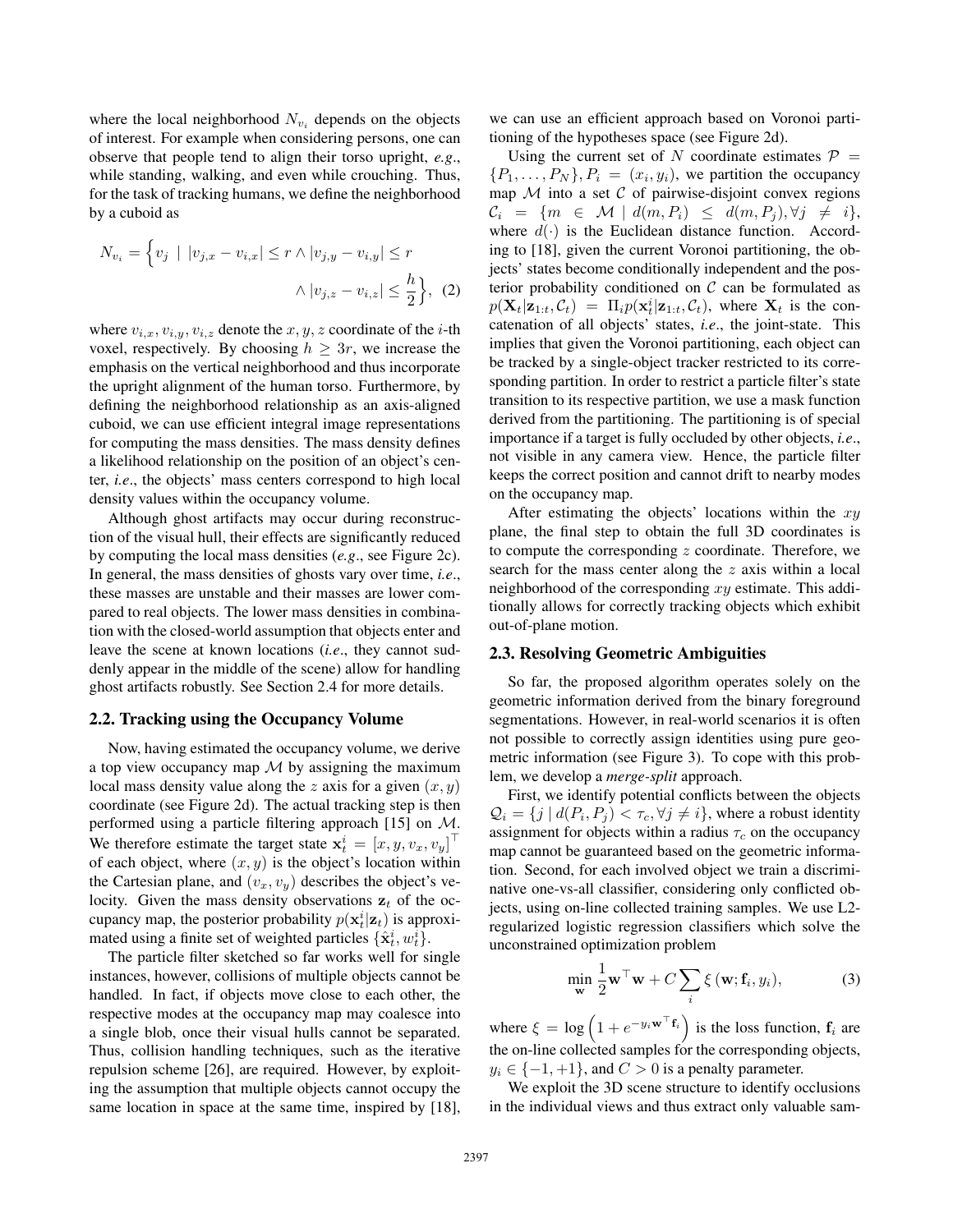

(a)  $t = 1046$ . (b)  $t = 1051$ . (c)  $t = 1054$ . (d)  $t = 1060$ .

Figure 3: Sample merge-split situation at the APIDIS dataset. The colors of the visual results (top) and Voronoi partitions on  $M$  (bottom) correlate. During an attack situation (a,b), the tracker starts drifting (c). By using the discriminative classifier, the trajectories are correctly reestablished (d), preventing an identity switch.

ples, *i.e*., samples where the corresponding object is fully visible. As features we use histograms over the hue and saturation channels of the HSV color space extracted at the torso region, as illustrated by the white overlay in Figure 3. The samples are stored in bags of  $N_f$  features per object and updated using a first-in-first-out strategy to account for changing appearance of the objects. Furthermore, we keep separate bags for each camera to ensure robustness in spite of different illumination conditions and to avoid complex color calibration.

While several trackers are in a conflicted state, *i.e*., volumes are merged, their particle filters share one coalesced maximum. To reduce the complexity of resolving the ambiguities, we exploit the Voronoi partitioning. In particular, we search for separate local maxima on  $M$ , restricted by the Voronoi partitions of the involved objects (split). Based on the estimated posterior probability of the logistic regression classifiers we can robustly re-assign the conflicted trackers given the appearance information.

#### 2.4. Automatic Initialization and Cancellation

In order to initialize and cancel trajectories, we define entry regions near the entrances of the scenes, similar to related approaches, such as [3]. This also conforms to the closed-world assumption that objects cannot suddenly appear at the middle of the scene, as applied to reduce the effect of ghosts in the visual hull reconstruction.

For the automatic initialization, we observe the occupancy map at the defined entry areas by extracting maximally stable extremal regions [23]. For each candidate region, we compare whether its mass density corresponds to that of an average human. Before assigning a new tracker, we match the appearance model of the entering person against those of objects which left the scene previously by using the  $\chi^2$  distance. Upon a valid match, the entering

| Dataset           | $N_C$ | Frames | $N_O$ | <b>FPS</b> | Resolution         |
|-------------------|-------|--------|-------|------------|--------------------|
| <b>APIDIS</b>     |       | 1500   | 12    | 25         | $1600 \times 1200$ |
| <b>CHAP</b>       |       | 3760   | 5     | 20         | $1024 \times 768$  |
| LEAF1             |       | 1800   |       | 20         | $1024 \times 768$  |
| LEAF <sub>2</sub> |       | 2400   | 5     | 20         | $1024 \times 768$  |
| <b>MUCH</b>       |       | 2400   | 5     | 20         | $1024 \times 768$  |
| <b>POSE</b>       |       | 1820   |       | 20         | $1024 \times 768$  |
| <b>TABLE</b>      |       | 1760   | 5     | 20         | $1024 \times 768$  |

Table 1: Dataset characteristics indicating the number of cameras  $N_C$ , the total number of frames, the maximum number of simultaneously visible objects  $N_O$ , as well as the frame rate (FPS) and the resolution of the video streams.

object is assigned the known identity, otherwise a new trajectory is initialized.

# 3. Results and Evaluations

In the following, we demonstrate our proposed multiple object tracker on several challenging real-world people tracking scenarios.

#### 3.1. Datasets

To evaluate our approach and to compare it to the stateof-the-art, we use the publicly available  $APIDIS<sup>1</sup>$  dataset and six additional scenarios which we provide<sup>2</sup> for further academic use. The latter were recorded at our laboratory with a tracking region of approximately  $7 \text{ m} \times 4 \text{ m}$ , using 4 static Axis P1347 cameras. Although the cameras were placed slightly above head-level, at approximately 2.9 m, all sequences exhibit significant occlusions. Table 1 summarizes the technical characteristics of the evaluated datasets, which impose the following challenges:

APIDIS. The public APIDIS dataset shows a basketball game monitored by 7 cameras. This dataset contains various challenges like heavy occlusions, densely crowded situations as well as complex articulations, or abrupt motion changes. Further challenges are caused by the similar appearance of all players of a team, as well as strong shadows and reflections on the floor. Furthermore, some cameras share almost the same viewpoint, *e.g*., cameras 1 and 7, which provides nearly no additional visual information.

Similar to [1], we evaluate the performance on the lefthalf of the basketball court, as this side is covered by the larger number of cameras, *i.e*., cameras 1, 2, 4, 5, and 7. This results in a tracking region of about  $15 \text{ m} \times 15 \text{ m}$ .

Changing Appearances (CHAP). This sequence depicts a standard surveillance scenario, where 5 people move unconstrained within a laboratory. Throughout the scene, the

<sup>1</sup>http://www.apidis.org/Dataset/

<sup>2</sup>http://lrs.icg.tugraz.at/download#lab6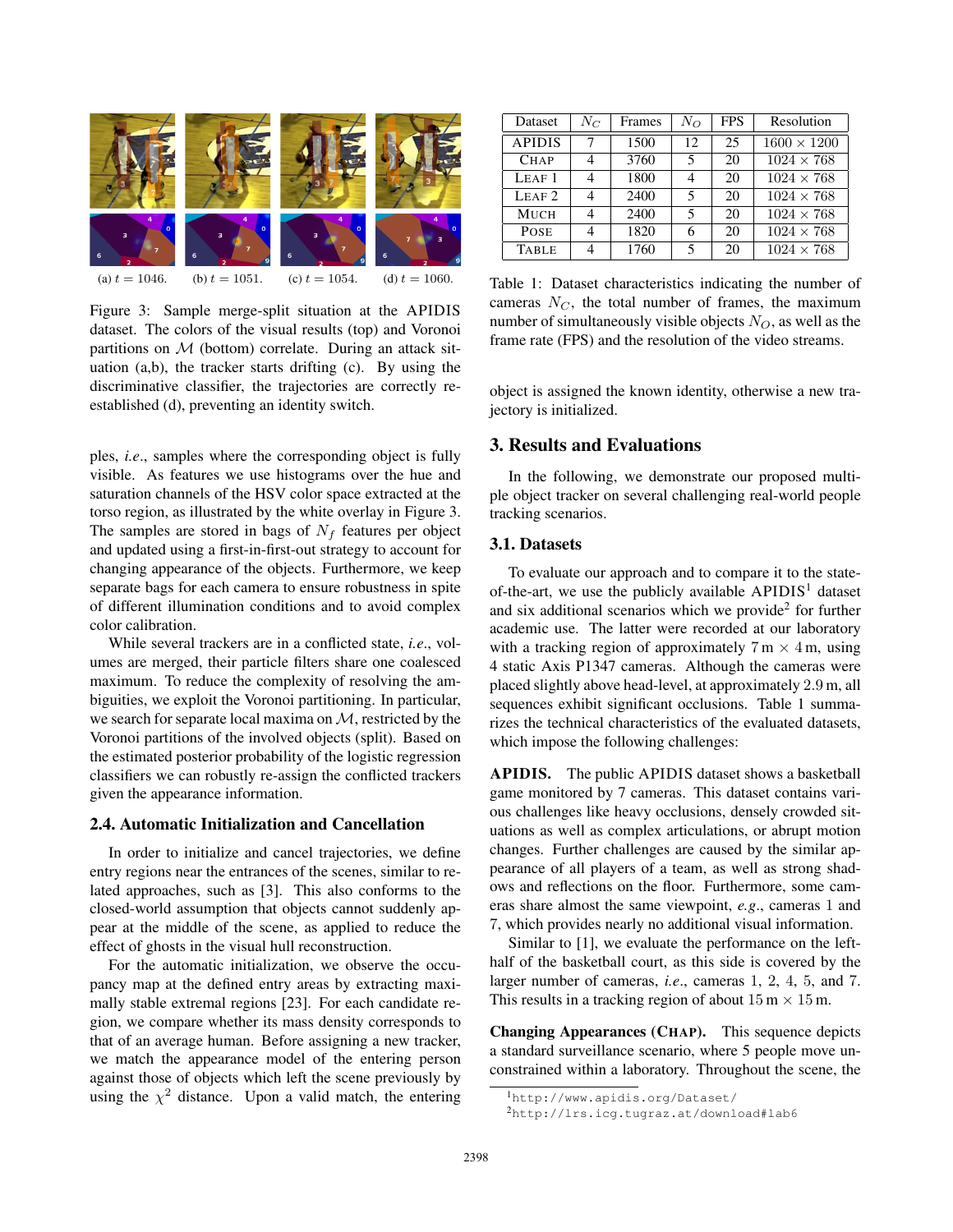people change their visual appearance by putting on jackets with significantly different colors than their sweaters. Since people move close to each other after changing their appearance, these situations impose additional challenges to color based object tracking approaches, as fixed color models cannot deal with changing appearances.

**Leapfrogs** (LEAF  $1 \& 2$ ). These scenarios depict leapfrog games where players leap over each other's stooped backs. Specific challenges of these sequences are the spatial proximity of players, out-of-plane motion, and difficult poses. Furthermore, two people may share the same  $xy$  position while performing a leapfrog which violates the closed-world assumption used for the Voronoi partitioning, as discussed in Section 2.2.

Musical Chairs (MUCH). This sequence shows 4 people playing *musical chairs* (also known as *Going to Jerusalem*) and a non-playing moderator who starts and stops the recorded music. Due to the nature of this game, this sequence exhibits fast motions, as well as crowded situations, *e.g*., when all players race to the available chairs. Furthermore, sitting on the chairs is a rather unusual pose for typical surveillance scenarios and violates the commonly used constraint of standing persons. Additionally, regarding background modeling, there are dynamic background items, *i.e*., the chairs which are removed after each round, as well as a static foreground object, *i.e*., the moderator is standing almost still throughout the whole sequence.

POSE. This sequence shows up to 6 people in various poses, such as standing, walking, kneeling, crouching, crawling, sitting, and stepping on ladders. Additionally to these poses, which again violate common tracking assumptions such as upright standing pedestrians or a common ground-plane, a changing background illumination causes further challenges w.r.t. robust foreground segmentation.

TABLE. This scenario exhibits significant out-of-plane motion as up to 5 people walk and jump over a table. Additional challenges are introduced by densely crowded situations and frequent occlusions.

### 3.2. Evaluation Metrics

For evaluation, we compute the standard CLEAR multiple object tracking performance metrics [4], *i.e*., *Multiple Object Tracking Accuracy* and *Precision* (MOTA and MOTP). The precision metric MOTP evaluates the alignment of true positive trajectories w.r.t. the ground truth. We compute the distance between tracker hypotheses and annotated ground truth objects on the ground-plane to allow a comparison between different approaches. The reported MOTP values are measured in meters, where lower values

indicate a better alignment with the ground truth. The accuracy metric MOTA is derived from 3 error ratios, namely the ratio of false positives, the ratio of false negatives (*i.e*., missed objects), as well as the ratio of identity switches. Higher MOTA values indicate a better performance, with 1 representing a perfect tracking result.

We manually annotated every 10th frame for the laboratory scenarios and used the provided ground truth data for the APIDIS dataset. A tracker hypothesis is considered valid if it lies within a radius defined by a distance threshold  $\tau_d$  of an annotated ground truth position. Note that this distance threshold also defines the upper bound on the reported precision metric MOTP.

# 3.3. Comparison to State-of-the-Art

We compare our proposed tracking algorithm to the state-of-the-art K-Shortest Paths  $(KSP)$  tracker<sup>3</sup> [3]. This tracker operates on a discretized top view representation (grid) and uses peaked probabilistic occupancy maps, which denote the probability that an object is present at a specific grid position. Similar to the original formulation, we obtain the input probability maps using the publicly available implementation<sup>4</sup> of the probabilistic occupancy map (POM) detector [10].

In order to ensure a fair comparison, we use the same foreground segmentations as input to both, our tracking algorithm and the POM detector. For KSP/POM, we divide the top view representation into a grid of  $40 \text{ cm} \times 40 \text{ cm}$ cells. The spatial distance between the cell centers was varied from 10 cm to 20 cm. We set the maximum number of iterations for the POM detector to 1000 and varied its input parameters  $\sigma$  (which accounts for the quality of the foreground segmentations) and the prior probability. Based on the POM results, we additionally evaluated the KSP tracker with varying input parameters, *i.e*., different limits on the maximum movement between consecutive frames, as well as different entry point setups. The best performing results are reported and used as a baseline for comparison.

#### 3.4. Results and Discussion

Table 2 lists the performance metrics on the individual datasets, while illustrative results<sup>5</sup> are shown in Figure 4. For computing the metrics, we set the distance threshold to  $\tau_d = 0.5$  m. As can be seen from the overall scores, our proposed algorithm achieves state-of-the-art performance at standard visual surveillance scenarios (*e.g*., CHAP and LEAF 1), whereas we outperform the KSP tracker at more complex scenarios, *i.e*., APIDIS, LEAF 2, MUCH, POSE, and TABLE.

<sup>3</sup>http://cvlab.epfl.ch/software/ksp/

<sup>4</sup>http://cvlab.epfl.ch/software/pom/

<sup>5</sup>Additional tracking results are included in the supplemental material.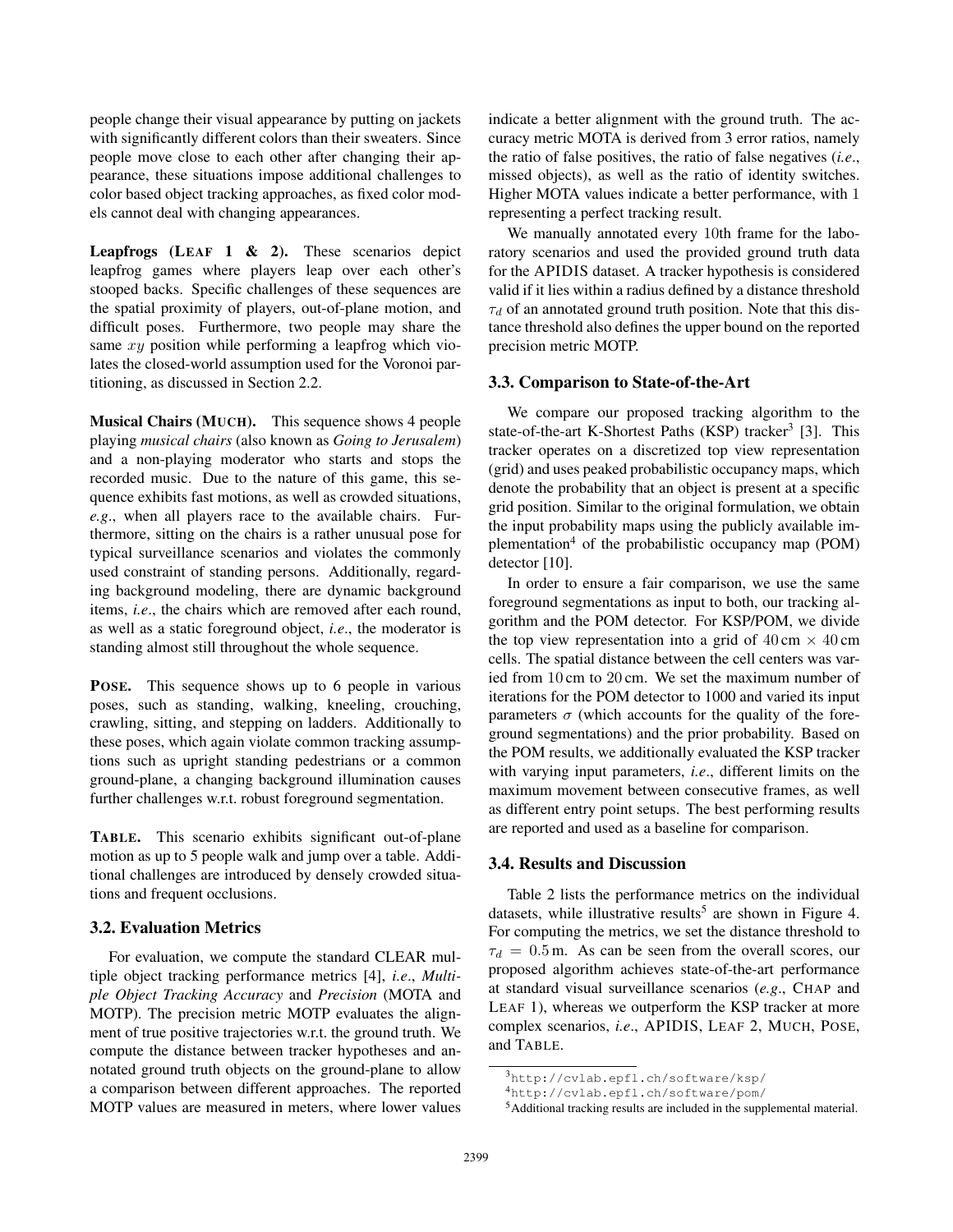| Dataset           | $\tau_d$ [m] | Algorithm       | $\overline{M}$ OTP $[m]$ | <b>MOTA</b> | TP   | FP           | <b>FN</b> | <b>IDS</b>       | <b>FPS</b>   | $N_A$ |
|-------------------|--------------|-----------------|--------------------------|-------------|------|--------------|-----------|------------------|--------------|-------|
| <b>APIDIS</b>     |              | Proposed        | 0.205                    | 0.675       | 656  | 88           | 172       | $\boldsymbol{9}$ | 4.42         | 27    |
|                   | 0.50         | Prop. w/o Color | 0.211                    | 0.597       | 625  | 121          | 202       | 10               | 6.16         |       |
|                   |              | <b>KSP/POM</b>  | 0.231                    | 0.490       | 607  | 156          | 220       | 46               | 80.70, 0.03  |       |
| <b>CHAP</b>       | 0.50         | Proposed        | 0.102                    | 0.994       | 1555 | $\mathbf{2}$ | 6         | 1                | 9.89         | 9     |
|                   |              | Prop. w/o Color | 0.102                    | 0.719       | 1316 | 193          | 241       | 4                | 12.67        |       |
|                   |              | <b>KSP/POM</b>  | 0.167                    | 0.952       | 1607 | 50           | 21        | 7                | 43.49, 0.02  |       |
| LEAF <sub>1</sub> |              | Proposed        | 0.107                    | 0.991       | 464  | $\mathbf{2}$ | 2         | $\mathbf{0}$     | 9.88         | 14    |
|                   | 0.50         | Prop. w/o Color | 0.107                    | 0.721       | 436  | 83           | 44        | 7                | 10.34        |       |
|                   |              | <b>KSP/POM</b>  | 0.169                    | 0.976       | 495  | 6            | 1         | 5                | 63.84, 0.04  |       |
| LEAF <sub>2</sub> |              | Proposed        | 0.097                    | 0.916       | 930  | 41           | 41        | $\mathbf{0}$     | 7.65         | 48    |
|                   | 0.50         | Prop. w/o Color | 0.116                    | 0.727       | 856  | 115          | 117       | 34               | 9.04         |       |
|                   |              | <b>KSP/POM</b>  | 0.175                    | 0.819       | 913  | 87           | 66        | 24               | 229.77, 0.05 |       |
| <b>MUCH</b>       |              | Proposed        | 0.111                    | 0.977       | 783  | 9            | 9         | $\mathbf{0}$     | 12.08        | 12    |
|                   | 0.50         | Prop. w/o Color | 0.116                    | 0.736       | 694  | 99           | 99        | 11               | 13.21        |       |
|                   |              | <b>KSP/POM</b>  | 0.218                    | 0.754       | 770  | 139          | 32        | 26               | 185.28, 0.06 |       |
| <b>POSE</b>       | 0.50         | Proposed        | 0.123                    | 0.944       | 485  | 14           | 14        | $\mathbf{0}$     | 10.27        | 12    |
|                   |              | Prop. w/o Color | 0.128                    | 0.822       | 456  | 42           | 44        | 3                | 12.99        |       |
|                   |              | <b>KSP/POM</b>  | 0.201                    | 0.555       | 427  | 156          | 31        | 17               | 132.49, 0.05 |       |
| <b>TABLE</b>      | 0.50         | Proposed        | 0.112                    | 0.898       | 599  | 30           | 28        | 6                | 8.03         | 34    |
|                   |              | Prop. w/o Color | 0.120                    | 0.818       | 577  | 56           | 51        | 7                | 9.60         |       |
|                   |              | <b>KSP/POM</b>  | 0.210                    | 0.719       | 573  | 105          | 58        | 14               | 208.51, 0.07 |       |

Table 2: Performance evaluation. For each evaluated dataset, we report the precision metric MOTP (lower is better) and accuracy metric MOTA (higher is better), as well as the total number of true positives (TP), false positives (FP), false negatives (misses, FN), and identity switches (IDS). The best values for each evaluation and each criterion are highlighted. Furthermore, we report the runtime performance in frames per second (FPS), as well as the total number of ambiguous situations  $N_A$ , *i.e.*, how often groups of people cannot be distinguished by the geometric information alone (only applicable for the proposed method). Please refer to the text for details.

Similar to [1], we observed a large number of false positives of the POM detector if noisy foreground segmentations are used as input, *e.g*., caused by changing illumination. Furthermore, in situations where people exhibit challenging poses, missed detections occur frequently. In such situations, the KSP tracker is often not able to link the true positive detections correctly or starts drifting after several frames of missed detections. These issues can be seen by the significantly lower tracking accuracy at the APIDIS, POSE, and TABLE scenarios. In contrast to KSP, our approach is able to handle such complex poses and articulations more robust by exploiting the volumetric information.

Considering the high number of identity switches, the KSP tracker obviously suffers from the missing color information, especially in crowded scenarios. For fair comparison, we evaluated the proposed approach without discriminative appearance models for resolving geometrically ambiguous situations (reported as *Prop. w/o Color*), *i.e*., trajectory assignment is solely based on the geometric information derived from the occupancy volume. As the local mass densities provide valuable cues for tracking, we still achieve better performances on more complex scenarios compared to the KSP approach, even without using additional color information. By additionally using a discriminative classifier to resolve these ambiguous situations, we achieve excellent tracking results, especially w.r.t. the number of identity switches - *e.g*., the single identity switch at the CHAP scenario occurs after a person leaves the tracking region, changes his clothes outside, and then re-enters the scene.

Regarding the precision metrics, the proposed approach achieves very accurate results, *i.e*., the average distance between real object positions and estimated positions is approximately 10 cm. Since the KSP tracker is based on a discretized top view representation, it is constrained by the spatial resolution of the grid. However, as it operates offline on a graph built over all frames, it cannot handle arbitrarily dense grids due to memory limitations. In contrast, our voxel-based approach operates on-line and can be used with high resolution volumes, *i.e*., we set the voxel size to  $1 \text{ cm} \times 1 \text{ cm} \times 5 \text{ cm}$  for the evaluated scenarios.

As can be seen from the reported metrics on the APIDIS dataset, we still achieve very accurate and precise tracking results, despite the challenges caused by shadowing effects and heavy reflections, as well as the complex and fast movement of the players. Although the on-line sample collection facilitates correctly tracking players of different teams, identity switches occur due to the similar appearance of players within a team. Therefore, more discriminative vi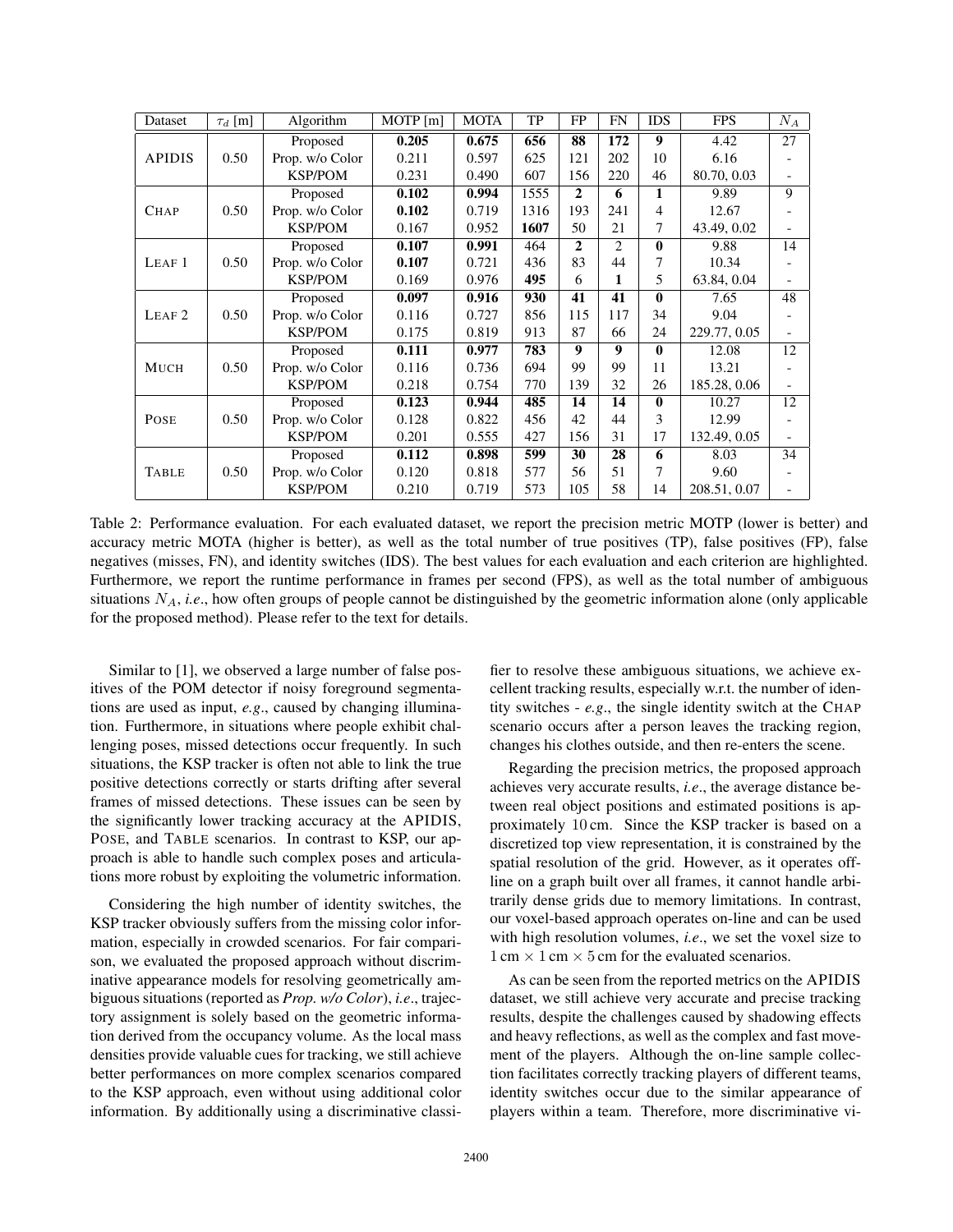sual features specifically designed for sports analysis, *e.g*., obtained via jersey number recognition, may further improve the overall performance on this scenario.

#### 3.5. Runtime Performance

Table 2 contains the runtime performance in fps evaluated on a standard PC with a 3.2 GHz Intel CPU, 16 GB RAM, and a GeForce GTX580. We achieve frame rates of up to 12 fps for standard tracking scenarios, although only the visual hull reconstruction and the occupancy volume are computed on the GPU, exploiting the inherent parallelism. Note that the reconstruction volume used for the APIDIS dataset is approximately 8 times larger than for the remaining scenarios, which causes the lower frame rate.

The KSP tracker achieves very high frame rates due to the efficient shortest path computation. We report the runtimes for those KSP/POM configurations which achieve the best tracking performance. Thus, the reported frame rates vary for scenarios with similar input data, as the KSP runtime depends on the spatial grid density.

In contrast, the POM detector exhibits a significantly lower frame rate caused by the high resolution of the input images, as well as the required parameter configurations to handle the noisy foreground segmentations. Hence, the combination of KSP and POM does not achieve realtime capability on the evaluated scenarios. Furthermore, the KSP tracker requires the detection probabilities for all time steps in advance for constructing the underlying graph structure. Thus, it can only be computed off-line, whereas the proposed approach works completely on-line at high frame rates.

### 4. Conclusion

We proposed a real-time capable multi-object tracking approach based on local mass densities of visual hull reconstructions. In contrast to existing tracking approaches for calibrated camera networks with partially overlapping views, we are not constrained by the common ground-plane assumption and additionally reduce artifacts rising from noisy foreground masks. In particular, individual objects are tracked using the local mass density scores within a particle filter framework, constraining nearby trackers by a Voronoi partitioning. Furthermore, we continuously exploit the reconstructed 3D information to robustly extract features on-line. These features are used to train discriminative classifiers in situations where pure geometric information becomes unreliable. To demonstrate the benefits of our proposed approach, we generated several challenging datasets and additionally evaluated our approach on the publicly available APIDIS basketball dataset. In both cases, state-of-the-art methods can be outperformed in terms of precision and accuracy, as well as runtime. Future work will concentrate on extracting different features

to allow for more robust handling of objects with similar appearance (*e.g*., relevant for APIDIS).

### Acknowledgments

This work was supported by the Austrian Science Foundation (FWF) under the projects Advanced Learning for Tracking and Detection in Medical Workflow Analysis (I535-N23) and MASA (P22299).

#### References

- [1] A. Alahi, L. Jacques, Y. Boursier, and P. Vandergheynst. Sparsity Driven People Localization with a Heterogeneous Network of Cameras. *JMIV*, 41(1-2):39–58, 2011.
- [2] B. Babenko, M.-H. Yang, and S. Belongie. Robust Object Tracking with Online Multiple Instance Learning. *PAMI*, 33(7):1324–1338, 2011.
- [3] J. Berclaz, F. Fleuret, E. Türetken, and P. Fua. Multiple Object Tracking using K-Shortest Paths Optimization. *PAMI*, 33(9):1806–1819, 2011.
- [4] K. Bernardin and R. Stiefelhagen. Evaluating Multiple Object Tracking Performance: The CLEAR MOT Metrics. *EURASIP JIVP*, 2008.
- [5] M. D. Breitenstein, F. Reichlin, B. Leibe, E. Koller-Meier, and L. Van Gool. Online Multi-Person Trackingby-Detection from a Single, Uncalibrated Camera. *PAMI*, 33(9):1820–1833, 2010.
- [6] C. Canton-Ferrer, J. R. Casas, M. Pardàs, and E. Monte. Multi-camera multi-object voxel-based Monte Carlo 3D tracking strategies. *EURASIP JASP*, 2011(114), 2011.
- [7] K.-M. Cheung, S. Baker, and T. Kanade. Shape-From-Silhouette Across Time Part I: Theory and Algorithms. *IJCV*, 62(3):221–247, 2005.
- [8] R. Eshel and Y. Moses. Tracking in a Dense Crowd Using Multiple Cameras. *IJCV*, 88(1):129–143, 2010.
- [9] A. Ess, B. Leibe, K. Schindler, and L. Van Gool. Robust Multi-Person Tracking from a Mobile Platform. *PAMI*, 31(10):1831–1846, 2009.
- [10] F. Fleuret, J. Berclaz, R. Lengagne, and P. Fua. Multi-Camera People Tracking with a Probabilistic Occupancy Map. *PAMI*, 30(2):267–282, 2008.
- [11] M. Godec, P. M. Roth, and H. Bischof. Hough-based Tracking of Non-Rigid Objects. In *Proc. ICCV*, 2011.
- [12] L. Guan, J.-S. Franco, and M. Pollefeys. Multi-Object Shape Estimation and Tracking from Silhouette Cues. In *Proc. CVPR*, 2008.
- [13] M. Hu, J. Lou, W. Hu, and T. Tan. Multicamera Correspondence Based on Principal Axis of Human Body. In *Proc. ICIP*, 2004.
- [14] S. S. Intille and A. F. Bobick. Visual Tracking Using Closed-Worlds. In *Proc. ICCV*, 1995.
- [15] M. Isard and A. Blake. CONDENSATION Conditional Density Propagation for Visual Tracking. *IJCV*, 29(1):5–28, 1998.
- [16] S. M. Khan and M. Shah. Tracking Multiple Occluding People by Localizing on Multiple Scene Planes. *PAMI*, 31(3):505–519, 2009.